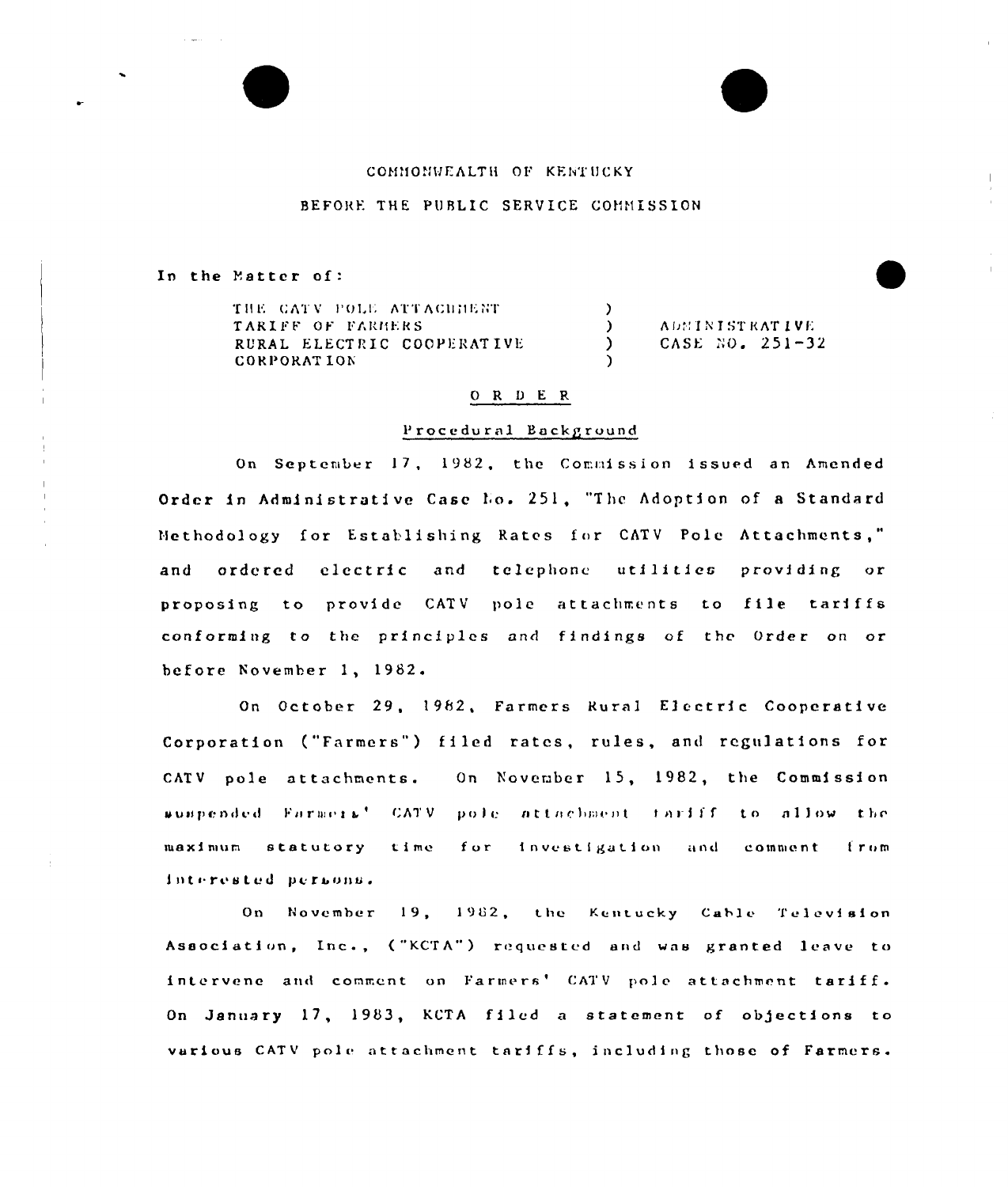

On April 5, 1983, the Commission received an extension of time in which to consider Farmers' CATV pole attachment tariff.

### FINDINGS

The Commission, having considered the evidence of record and being advised, is of the opinion and finds that:

1. Farmers' rules and regulations governing CATV pole attachments conform to the principles and findings of the Commission's Amended Order in Administrative Case No. 251, and would be approved, except for the following objections:

- (a) Billing: The late payment provision should be the same as that applied to other customers of Parmers.
- (b) KCTA ob]ects to tariff provisions which disclaim liability for loss or damage resulting from Farmers' transfer of CATV facilities when the CATV operator has not made the transfers according to the specified timetable. This is <sup>a</sup> reasonable ob)ection, and Farmers should only disclaim liability in such instances for any consequential damages such as loss of service to CATV customers
- (c) KCTA objects to indemnification and hold harmless provisions which require indemnity from the CATV operator even when Farmers is solely liable. This is a reasonable objection, and should be corrected in the tariff. Farmers may require indemnification and hold harmless provisions in

 $-2-$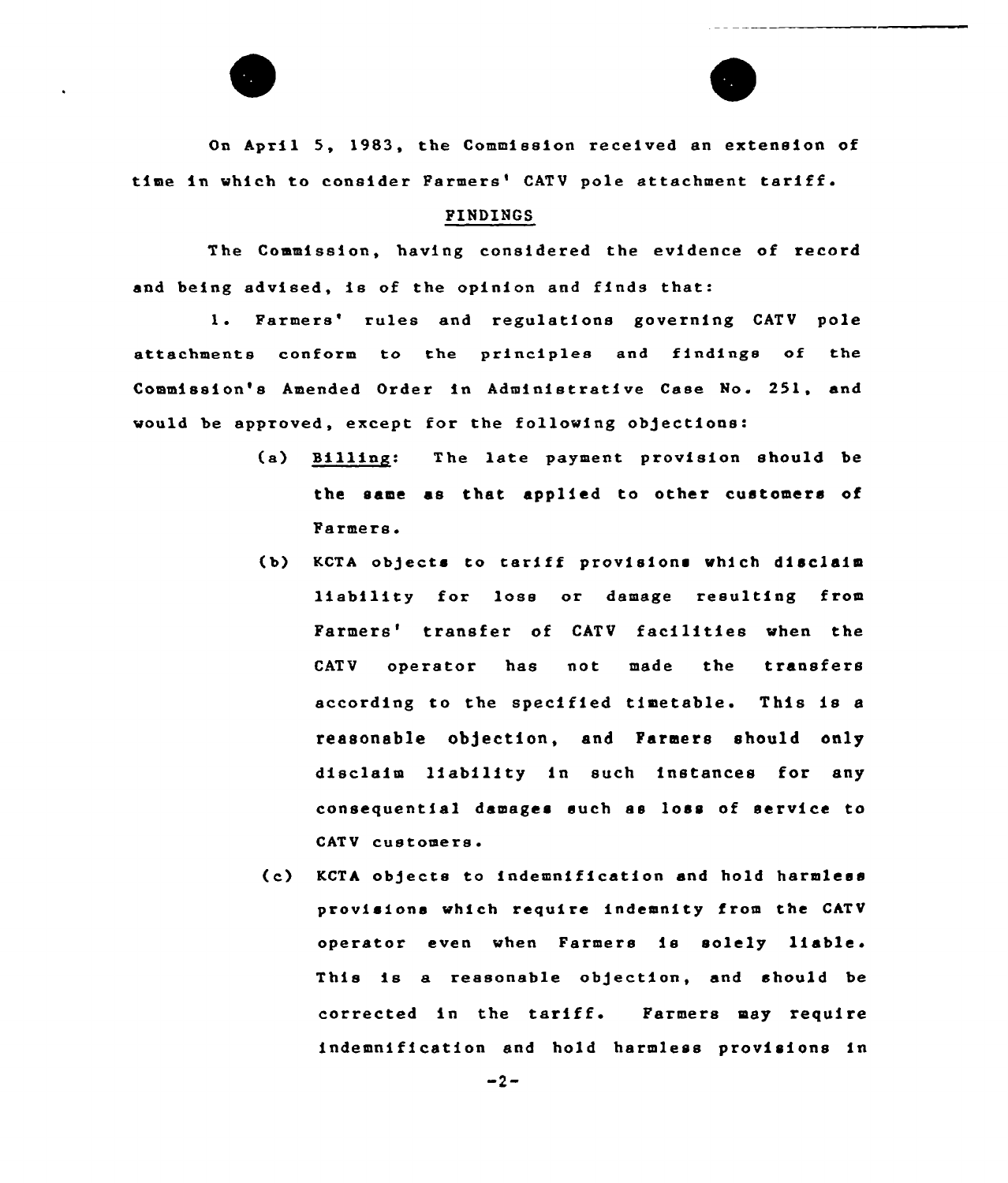cases of alleged sole or joint negligence by the ChTV operator, but cannot require same merely because of the existence of CATV attachments and equipment on Farmers' poles.

(d) KCTA ob)ects to lack of tariff provisions which would provide for reduction or lifting of bonding requirements after the CATV operator has proven to be a reliable customer. This is <sup>a</sup> reasonable objection. If a bond is furnished by the CATV operator to assure performance of required indemnity and hold harmless provisions, such bond should be in a form and amount reasonably calculated to cover the undertakings specified during the "make-ready" and construction phases of the CATV system's operation.

The amount of the bond may be reduced after the CATV operator has proven itself to be <sup>a</sup> reliable utility customer. Allowance of such reduction should not be unreasonably denied.

(e) KCTA ob)ects to provisions disclaiming liability if the CATV operator ie ever prevented from placing or maintaining attachments on Farmers' poles, or if CATV service is ever interrupted or televisian service. interfered with. This objection is reasonable, although Farmers may have tariff provisions disclaiming liability if the inability of the CATV operator to make

 $-3-$ 

المستنب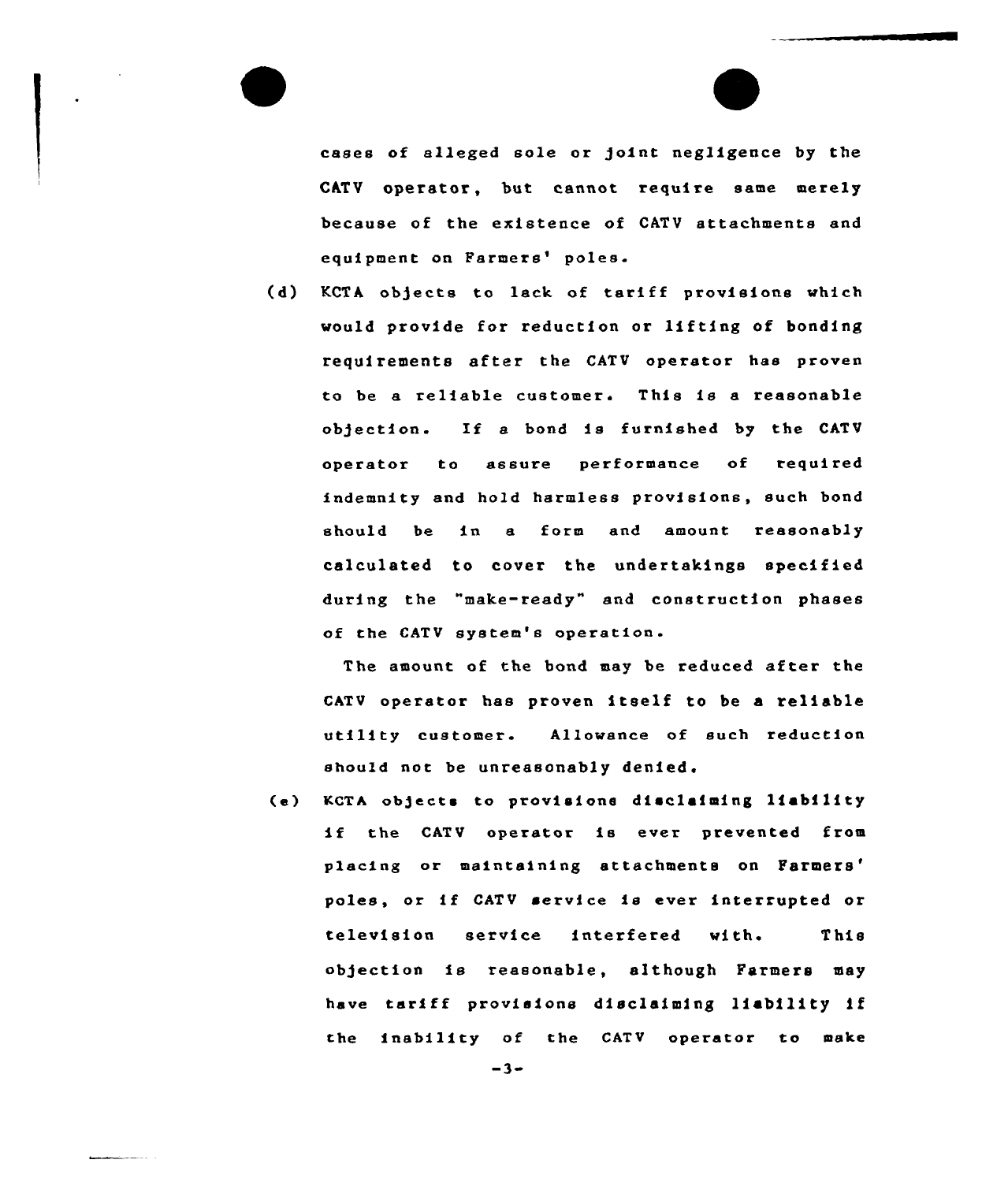

attachments is not the fault of Farmers, as when municipal franchises or right-of-way must be acquired by the CATV operator prior to making pole attachments.

Similarly, Farmers may not require that it be held harmless when its own negligence results in damage to CATV lines and equipment or interference with CATV service, but may require that it be held harmless when such conditions are caused by situations beyond its control.

- (f) KCTA ob)ects to provisions which require <sup>a</sup> penalty fee at double the normal rate for changes necessary to correct substandard installations by CATV operators. Specifically, KCTA states that while the Commission'e Order in this matter authorizes double billing for unauthorized, substandard attachments, it makes no provision for substandard, but authorized installations. This objection is unreasonable. While the CATV operator may obtain authorization to make attachments, this can in no way relieve the operator of the responsibility to insure that attachments are made in a safe manner which adheres to applicable codes such as the National E1ectric Safety Code.
- (g) Abandonment by the Utility: Farmers' provision allowing the CATV operator only 48-hours' notice

 $-4-$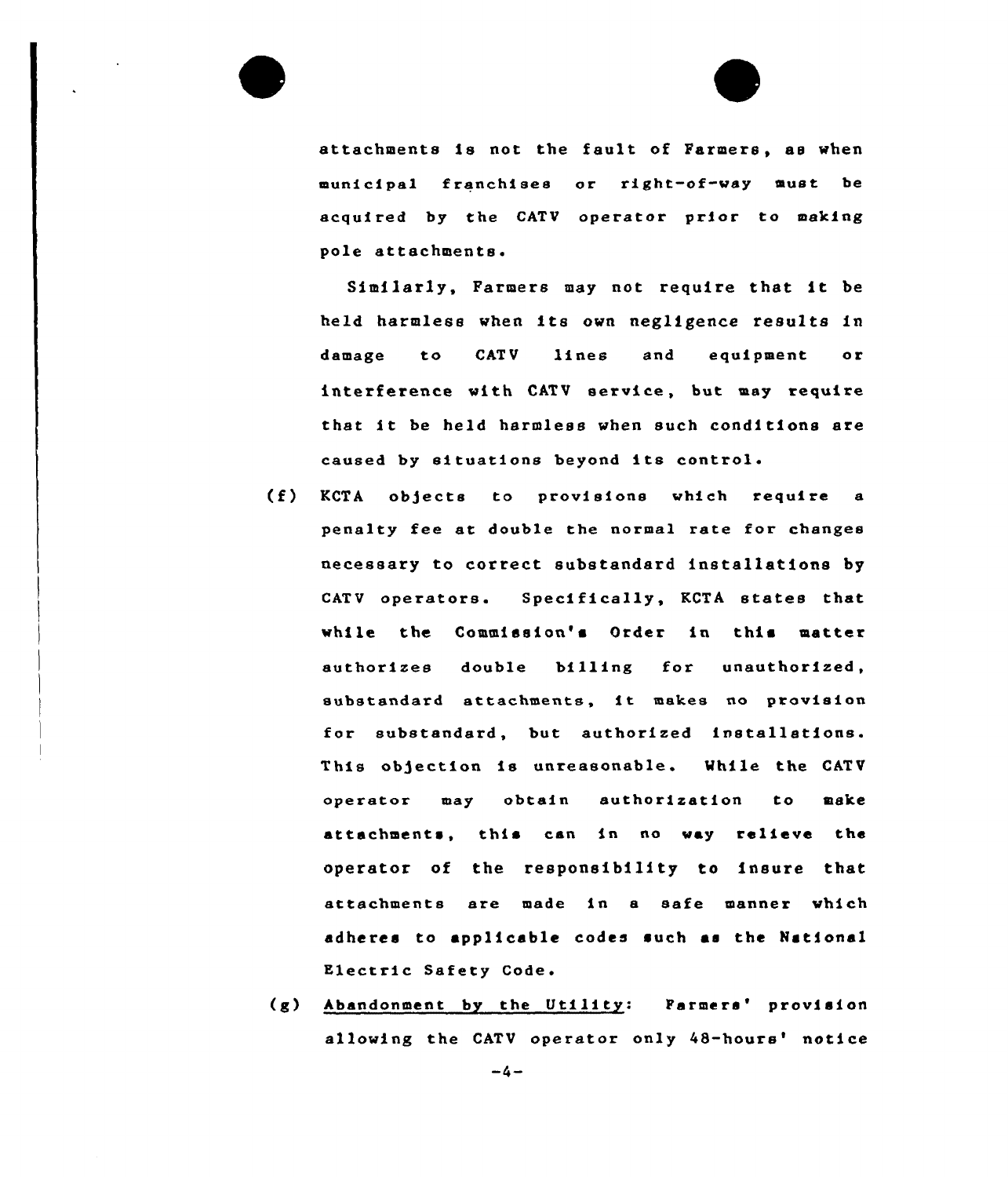when it desires to abandon <sup>a</sup> pole is unreasonable. The CATV operator should be informed of such abandonment as soon as possible, but in any event should have at least 30-days' notice if no other pole is available or planned to be installed by Farmers.

- (h) Abandonment by the CATV Operator: Farmers' tariff provision requiring the CATV operator to pay rental for the then current year is unreasonable. Just as with any other customer, the CATV operator can only be held responsible for rental for the then current month when the CATV operator abandons the pole.
- (1) Farmers' tariff proposes that it may terminate service to the CATV operator if the bill is not paid within 20 days of the mailing date. The tariff should be amended to conform to the Commission's regulations concerning discontinuance of service to electric customers.

<sup>2</sup> Parmers should be allowed to substitute 1982 Annual Report information to ad)ust its annual carry1ng charge, if the information is filed with the Commission.

<sup>3</sup> <sup>~</sup> Farmers failed to file sufficient information to verify its calculations of CATV pole attachment, anchor attachment, grounding attachment and pedestal attachment rates. Therefore Farmers should f11e detailed wcrkpapers and other supporting information showing that its proposed rates conform to

 $-5-$ 

والمعتمرة لطا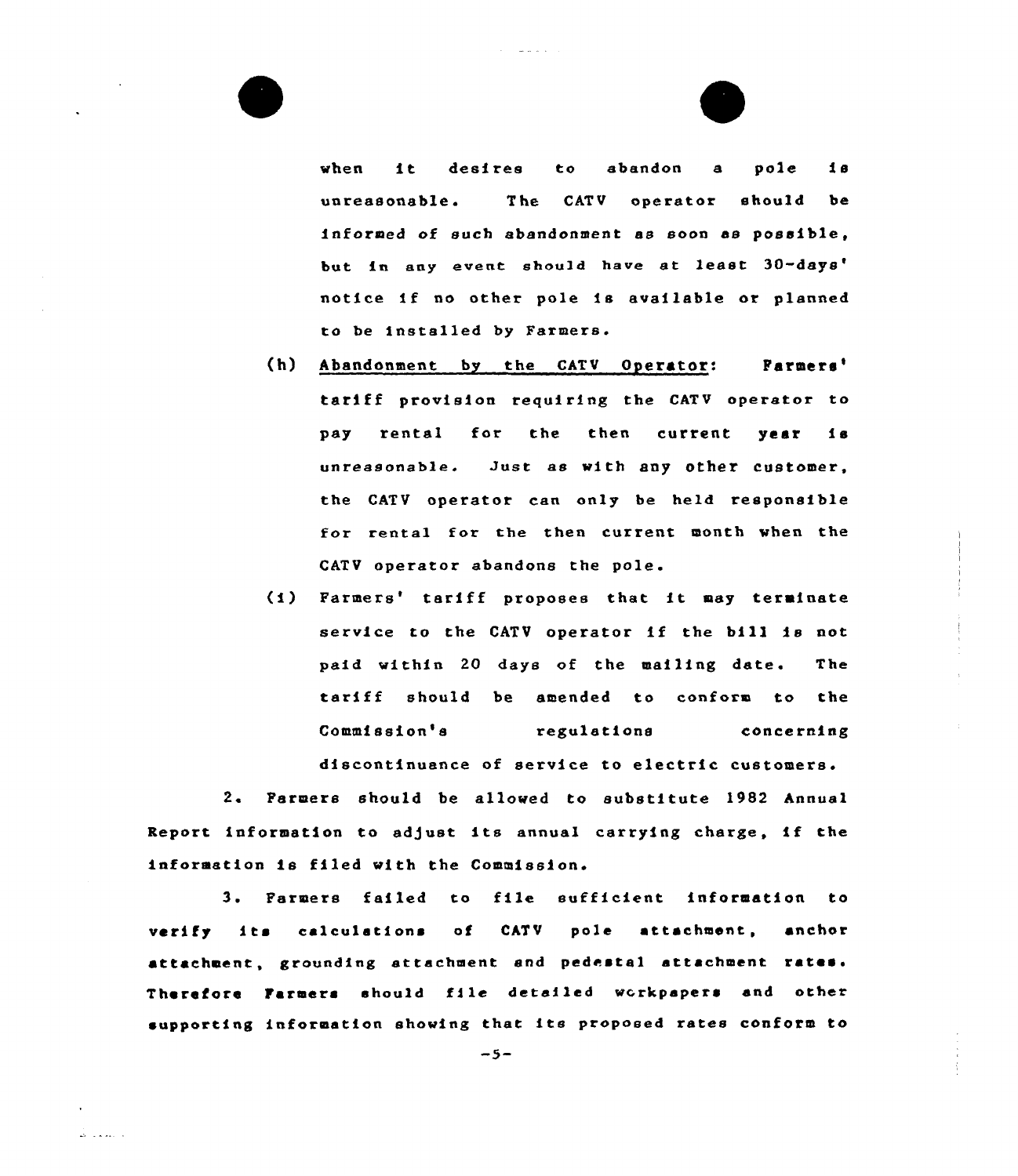the principles and findings in the Commission's Order of September 17, 1982.

4. KCTA objected to Farmers' grounding attachment rate. KCTA's objection is reasonable. The annual charge for a grounding attachment should be equal to \$12.50 multiplied by Farmers' annual carrying charge and multiplied by the usage factor for CATV pole attachments of .1224 for two user poles and 0759 for three user poles.

## ORDERS

IT IS THEREFORE ORDERED that Farmers' CATV pole attachment tariff filed with the Commission on October 29, 1982, be and it hereby is rejected.

IT IS PURTHER ORDERED that Farmers shall file revised rates, rules, and regulations governing CATV pole attachments with the Commission within 30 days from the date of this Order, and that the revised rates, rules and regulations shall conform to the findings of this Order and the Commission's Order of September 17, 1982.

IT IS FURTHER ORDERED that Pazmers shall file detailed workpapers supporting its revised rates at the same time it files its revised rates, rules and regulations.

 $-6-$